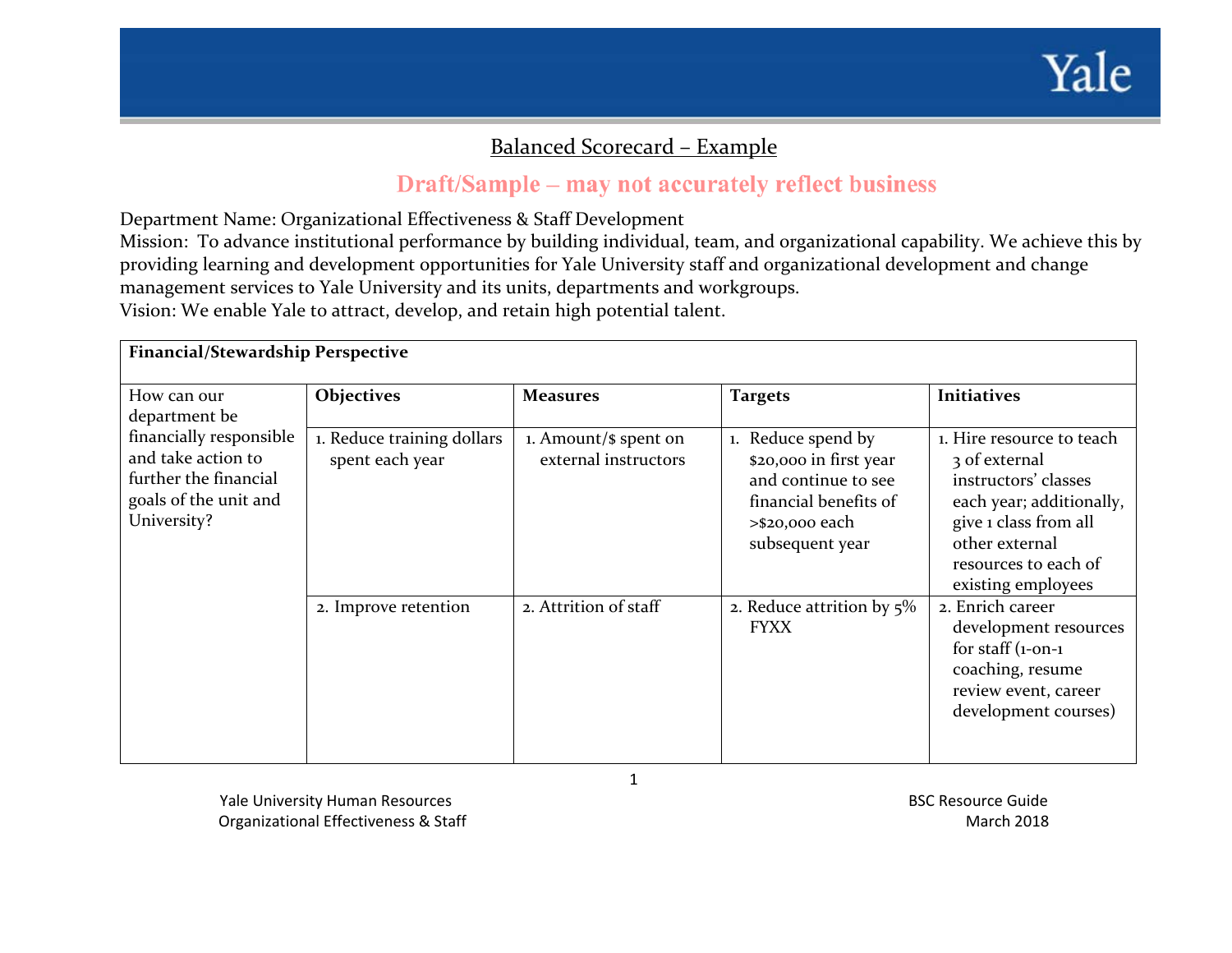## Draft/Sample – may not accurately reflect business

| <b>Customer Perspective</b>                                            |                                                                                      |                                              |                                                                                                                      |                                                                                                                                                                                                                         |  |  |  |
|------------------------------------------------------------------------|--------------------------------------------------------------------------------------|----------------------------------------------|----------------------------------------------------------------------------------------------------------------------|-------------------------------------------------------------------------------------------------------------------------------------------------------------------------------------------------------------------------|--|--|--|
| To achieve our vision,                                                 | Objectives                                                                           | <b>Measures</b>                              | <b>Targets</b>                                                                                                       | <b>Initiatives</b>                                                                                                                                                                                                      |  |  |  |
| how should we<br>appear to our<br>(internal or external)<br>customers? | 1. Meet the learning and<br>development needs of<br>staff in each course we<br>teach | 1. Scores on evaluations                     | 1. Achieve an average<br>score of 4.5 or greater<br>for each training class                                          | 1. Create a Training<br>Community of Practice<br>where all instructors<br>come together to share<br>best practices for learning<br>knowledge and retention;<br>hold trainers accountable<br>for scores after each class |  |  |  |
|                                                                        | 2. Increase manager<br>collaboration on<br>common challenges                         | 2. Attendance at special<br>manager sessions | 2. Host >30 managers at<br>quarterly sessions and<br>have active<br>participation and<br>engagement at each<br>event | 2. Create "Manager Chats", a<br>forum for managers to<br>come together to share<br>challenges, collaborate on<br>solutions, and learn best<br>practices                                                                 |  |  |  |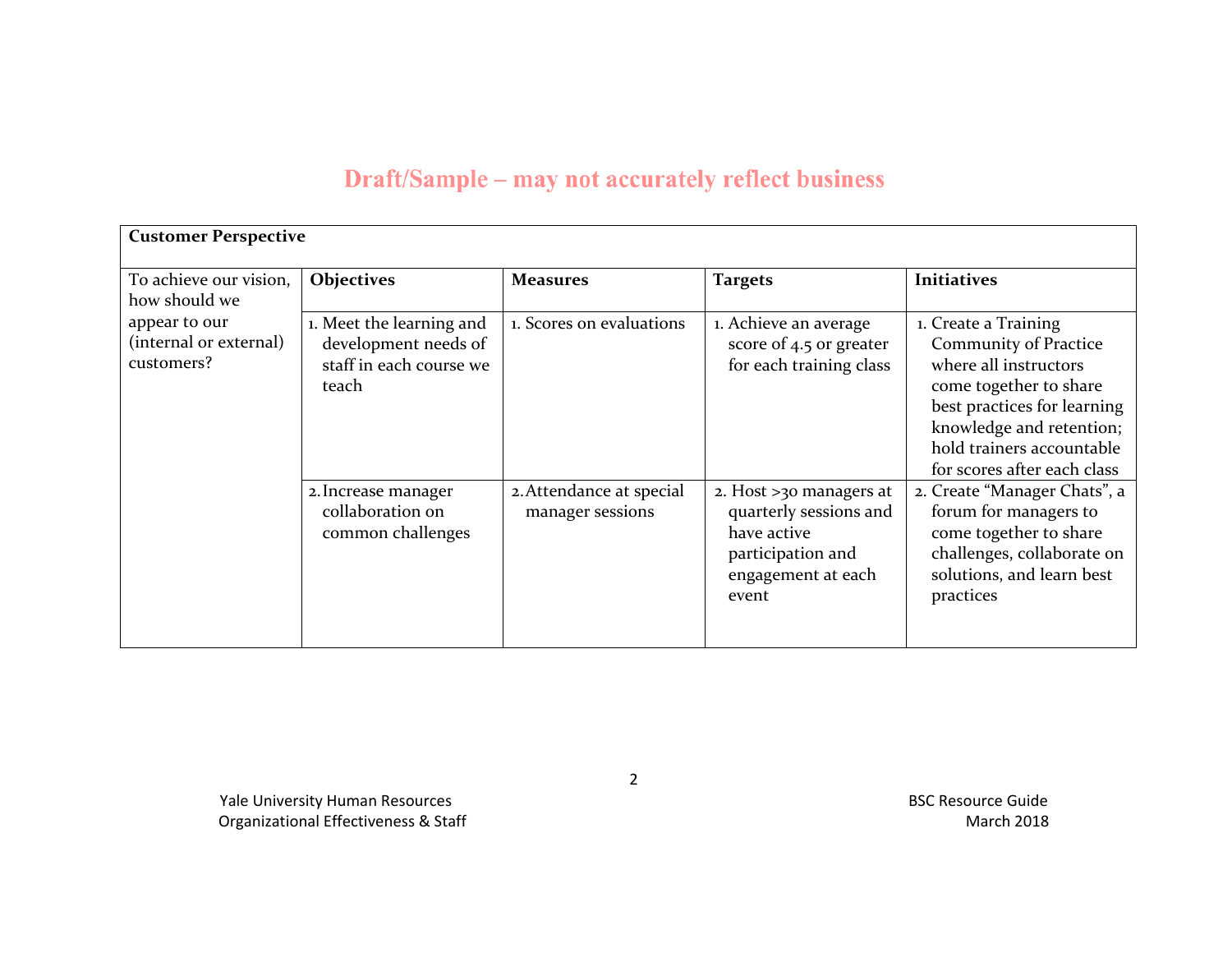## Draft/Sample – may not accurately reflect business

| <b>Internal Business Process Perspective</b>                   |                                                                 |                                          |                                                                                                                                 |                                                                                                                                                                                                                                                                                                                                     |  |  |  |  |
|----------------------------------------------------------------|-----------------------------------------------------------------|------------------------------------------|---------------------------------------------------------------------------------------------------------------------------------|-------------------------------------------------------------------------------------------------------------------------------------------------------------------------------------------------------------------------------------------------------------------------------------------------------------------------------------|--|--|--|--|
| To satisfy our<br>customers (internal                          | <b>Objectives</b>                                               | <b>Measures</b>                          | <b>Targets</b>                                                                                                                  | <b>Initiatives</b>                                                                                                                                                                                                                                                                                                                  |  |  |  |  |
| and external), what<br>business processes<br>must we excel at? | 1. Be more sustainable<br>with our training<br>materials        | 1. Amount of paper used<br>in each class | 1. Eliminate 90% of<br>paper handed out in<br>class (with the<br>exception of classes<br>with material from<br>outside vendors) | 1. Move training evaluations<br>from paper to Qualtrics<br>and post unique QR code<br>for participants to use to<br>complete evaluations<br>while in the classroom;<br>any guides that were<br>previously handed out in<br>class can be emailed in<br>advance as a pre-read and<br>slides will no longer be<br>printed for handouts |  |  |  |  |
|                                                                | 2. Establish a formal<br>process for career<br>coaching at Yale | 2. # of coaching<br>agreements collected | 2. Obtain 100% of<br>coaching agreements<br>for each client served                                                              | 2. Communicate new process<br>via coaching website and<br>ensure coaching agreement<br>forms are collected before<br>coaching appointments are<br>granted                                                                                                                                                                           |  |  |  |  |